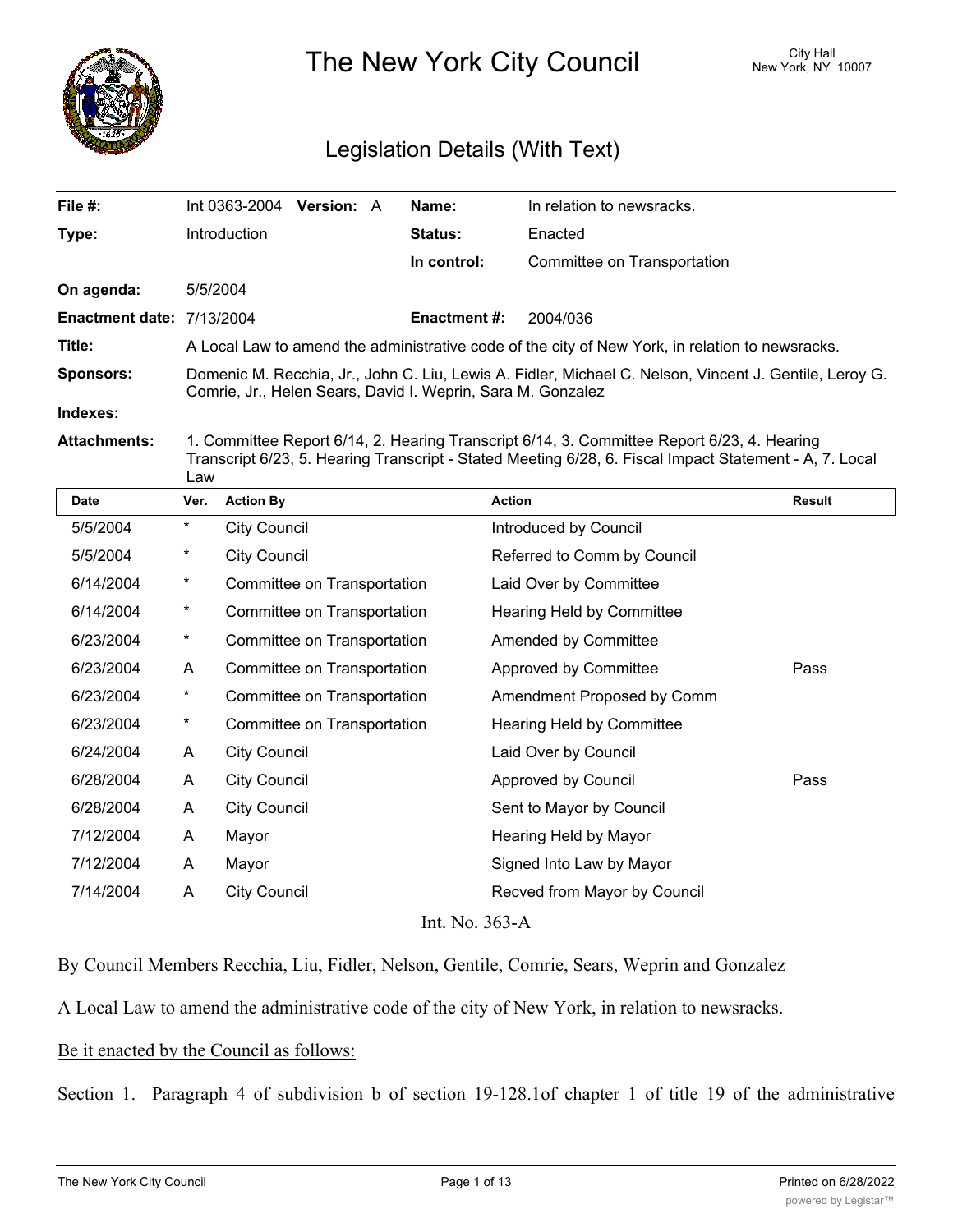code of the city of New York, as added by local law number 23 of 2002, is amended to read as follows:

4. The owner or person in control of each newsrack shall affix his or her name, address, telephone number, and email address, if any, on the newsrack in a readily visible location and shall conform such information to any changes required to be reported to the department in accordance with the provisions of subdivision c of this section. In no event shall a post office box be considered an acceptable address for purposes of this paragraph.

§2. Subdivision c of section 19-128.1 of chapter 1 title 19 of the administrative code of the city of New York, as added by local law number 23 for the year 2002, is amended to read as follows:

c. Notification to city of location of newsrack. 1. (a) Where a newsrack has been placed or installed on a sidewalk before the effective date of this section, the owner or person in control of such newsrack shall, within sixty days after such effective date, submit to the commissioner a form identifying: (i) the address of such newsrack; (ii) the name of the newspaper(s) or written matter to be offered for distribution in such newsrack; and (iii) the name, address, telephone number, and email address of the owner or person in control of such newsracks; and representing that such newsracks comply with the provisions of this section.

(b) Any other owner or person in control of a newsrack shall, prior to placing or installing such newsrack on a sidewalk, submit to the commissioner a form providing the information in clauses (ii) and (iii) of subparagraph (a) of this paragraph.

2. Subsequent to the initial notification requirements set forth in paragraph [1] one of this subdivision, the owner or person in control of any newsrack shall submit the information set forth in subparagraph a of such paragraph [one of this subdivision four times] once a year to the commissioner in accordance with a [quarterly] notification schedule to be established by the commissioner. However, if the number of newsracks owned or controlled by such owner or person increases or decreases by ten percent or more of the number of newsracks that have been included in the most recent notification required to be submitted by such owner or person, such owner or person shall also be required to submit the information set forth in such paragraph within seven days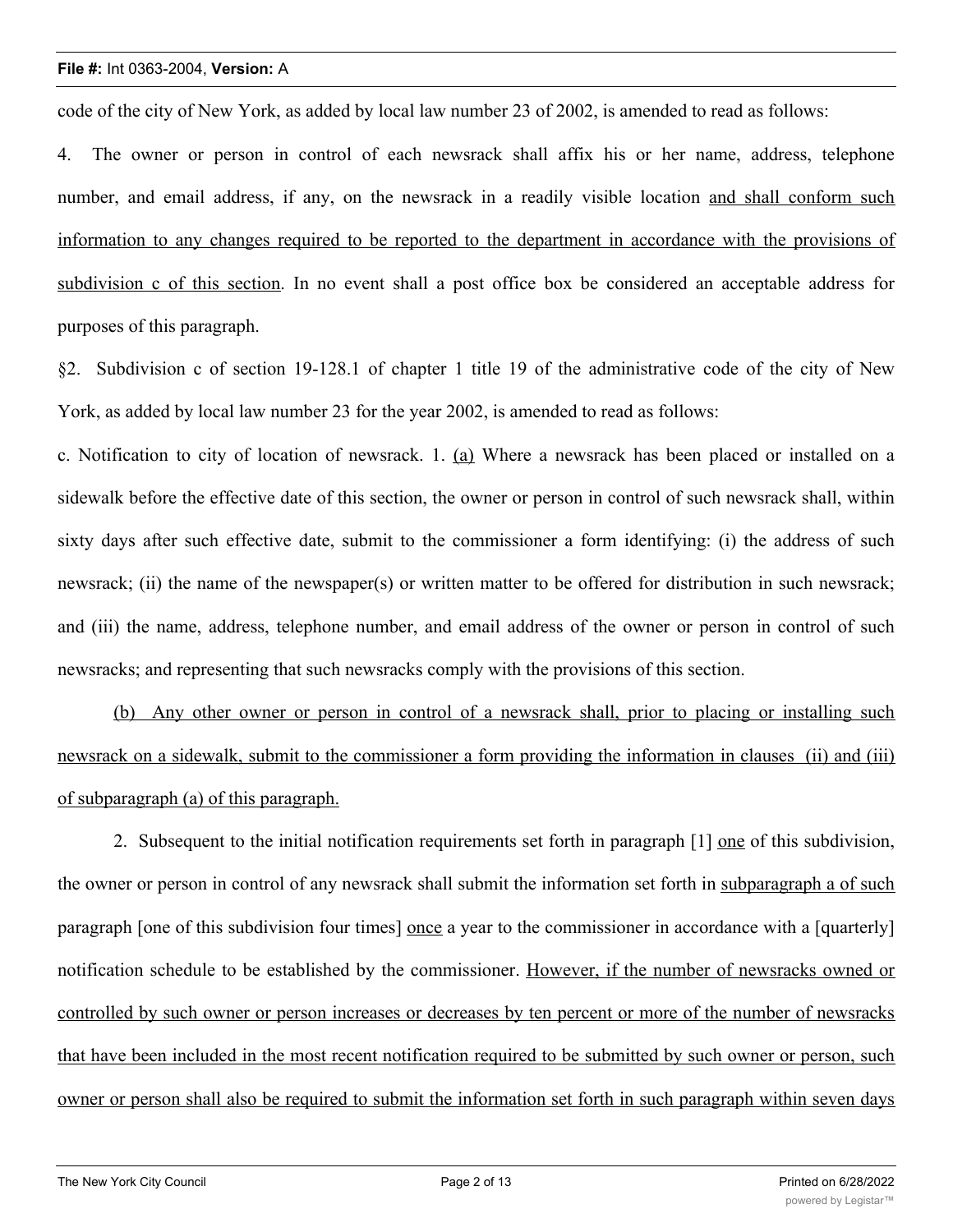of such change, and provided, further, that such owner or person shall advise the department of any change in his or her name or address within seven days of such change.

§3. Paragraph 2 of subdivision d of section 19-128.1, as added by local law number 23 for the year 2002, is amended to read as follows:

2. Each person who owns or controls a newsrack on any sidewalk shall maintain a general liability insurance policy naming the city of New York, and its departments, boards, officers, employees and agents as additional insureds for the specific purpose of indemnifying and holding harmless those additional insureds from and against any and all losses, costs, damages, expenses, claims, judgments or liabilities that result from or arise out of the placement, installation and/or the maintenance of any newsrack. The minimum limits of such insurance coverage shall be no less than three hundred thousand dollars combined single limit for bodily injury, including death, and property damage, except that any person who maintains an average of one hundred or more newsracks at any one time shall maintain such minimum insurance coverage of one million dollars. An insurance certificate demonstrating compliance with the requirements of this subdivision shall be submitted annually by December 31st to the commissioner by the person who owns or controls such insured newsracks. Should said policy be called upon to satisfy any liability for damages covered by said policy, the policy must be of such a nature that the original amount of coverage is restored after any payment of damages under the policy. Failure to maintain a satisfactory insurance policy pursuant to this subdivision or failure to submit an annual insurance certificate to the commissioner pursuant to this subdivision, shall be deemed a violation of this section subject to subparagraph b-1 of paragraph one of subdivision f of this section.

§4. Subdivision e of section 19-128.1 of chapter 1 of title 19 of the administrative code of the city of New York, as added by local law number 23 for the year 2002, is amended to read as follows:

e. Maintenance, continuous use, repair and removal. 1. [Each newsrack shall be maintained in a clean and neat condition and shall be kept in good repair.] Any person who owns or is in control of a newsrack shall [be required to monitor] certify once every four months to the commissioner on forms prescribed by the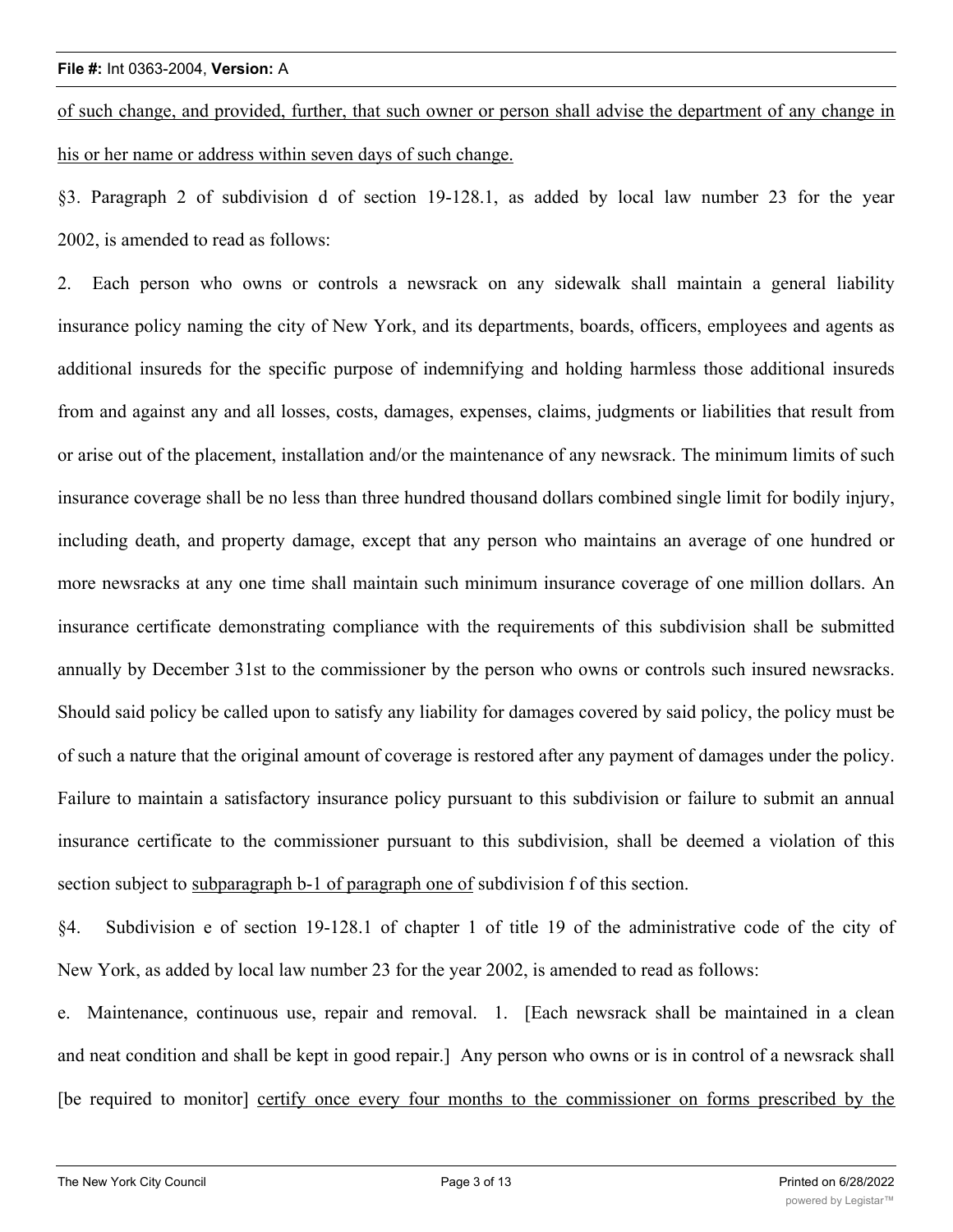commissioner that each newsrack [so that it is kept clean and free of] under his or her ownership or control has been repainted, or that best efforts have been made to remove graffiti and other unauthorized writing, painting, drawing, or other markings or inscriptions [and is kept good repair] at least once during the immediately preceding four month period. Such person shall maintain a log in which the measures and the dates and times when they are taken are recorded in accordance with a format approved or set forth by the commissioner. Such person shall maintain records for a period of three years documenting the use of materials, employees, contractors, other resources and expenditures utilized for the purpose of demonstrating the repainting or best efforts of such person to remove such graffiti or other unauthorized writing, painting, drawing, or other markings or inscriptions. Such person shall, solely for the purposes of complying with the provisions of this paragraph, make such log and such records, and only such log and such records, available to the department for inspection and copying during normal and regular business hours and shall deliver copies to the department upon its request. Such inspection may only be conducted by the department once per certification period. If the department determines that such certification, log and records do not accurately demonstrate that an owner or person in control of a newsrack has repainted or used best efforts for such purposes as required by this paragraph, or upon a determination by the department that an owner or such person failed to comply with any other provision of this paragraph, the department shall issue a notice of violation in accordance with subparagraph b-1 of paragraph one of subdivision f of this section.

2. [Such] Any person who owns or is in control of a newsrack shall [also] use best efforts to ensure that each newsrack under his or her ownership or control is not used as a depository for the placement of refuse and shall be required to remove any refuse placed within such newsrack within [twenty-four] forty-eight hours of [being made aware of such condition] receipt of a notice of correction from the commissioner as provided in subparagraph a of paragraph one of subdivision f of this section regarding such condition.

[2] 3. In no event shall the owner or person in control of a newsrack fail to keep such newsrack supplied with written matter for a period of more than seven consecutive days without securing the door so as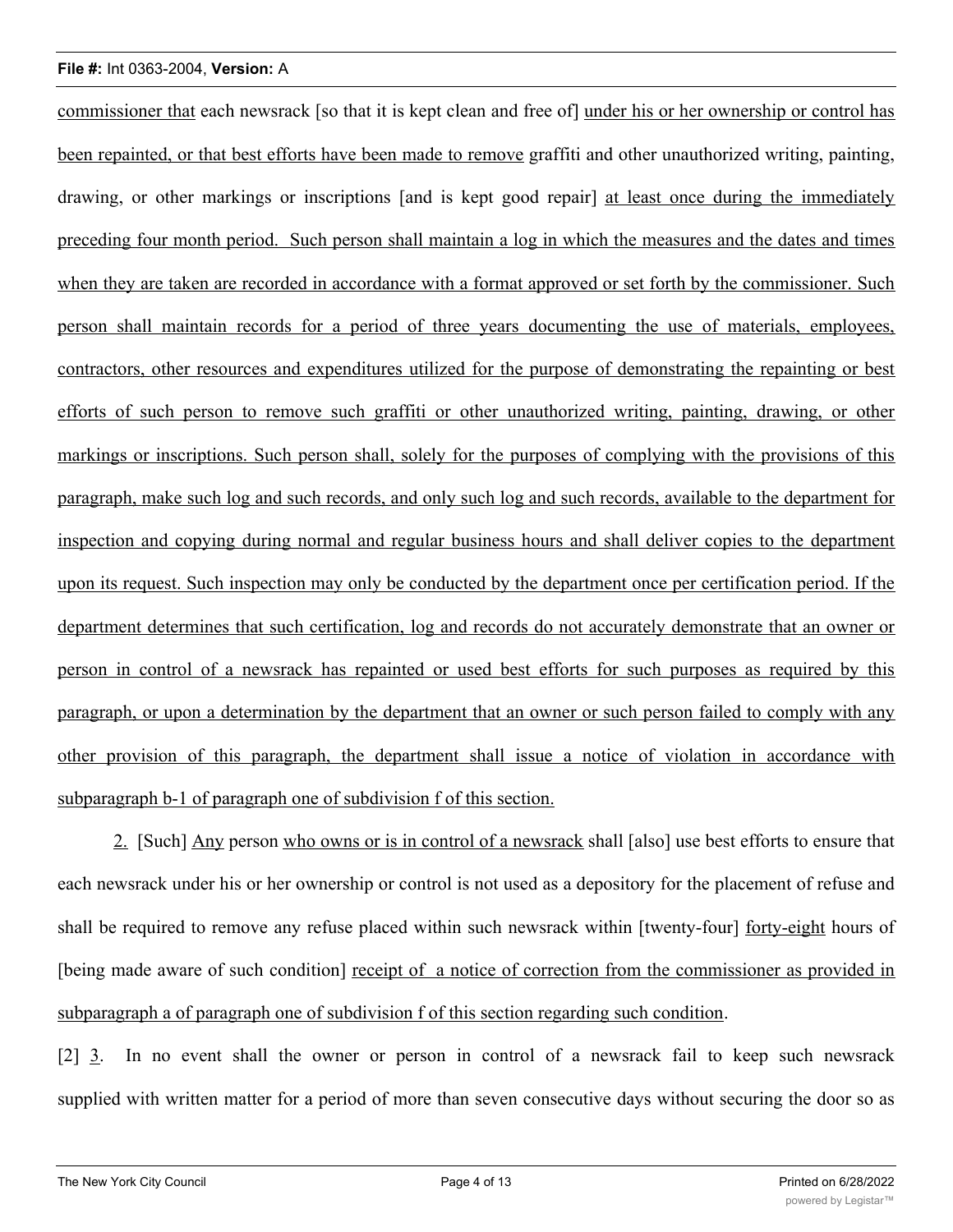to prevent the deposit of refuse therein. In no event shall such newsrack remain empty for a period of more than [twenty-one] thirty consecutive days.

[3] 4. Any newsrack that has been damaged [or vandalized] or is in need of repair shall be repaired, replaced or removed by the owner or person in control of such newsrack within [ten] seven business days of receipt of a notice of correction from the commissioner as provided in subparagraph a of paragraph one of subdivision f of this section regarding such damage or [vandalism] need for repair. If such newsrack has been damaged [or vandalized so as to constitute], or if it is in a state of disrepair, such that it constitutes a danger to persons or property, it shall be made safe within a reasonable time following receipt of such a notice of correction from the commissioner regarding such condition.

[4] 5. Any damage to city property resulting from the placement, installation, maintenance or removal of a newsrack shall be repaired promptly by the owner or person in control of such newsrack. If a newsrack is removed from its location on a sidewalk, the owner or person in control of such newsrack shall be responsible for restoring the sidewalk and any other affected city property to the condition existing prior to installation of that newsrack.

§5. Subdivision f of section 19-128.1 of chapter 1 of title 19 of the administrative code of the city of New York, as added by local law number 23 for the year 2002, is amended to read as follows:

f. Enforcement. 1. (a) Whenever any newsrack is found to be in violation of any provision of subdivision b of this section or paragraphs two, three, four or five of subdivision e of this section, the commissioner shall issue a notice of correction [by affixing it to such newsrack] specifying the date and nature of the violation and shall send written notification, by regular mail, to the owner or person in control of the newsrack. [Such] In addition, the commissioner may send a copy of such notice of correction to a person designated by such owner or person to receive such notice, and/or the commissioner may send such notice by electronic mail to such owner or such person specifying the date and nature of the violation. However, failure to send a copy by regular or electronic mail will not extend the time period within which such owner or other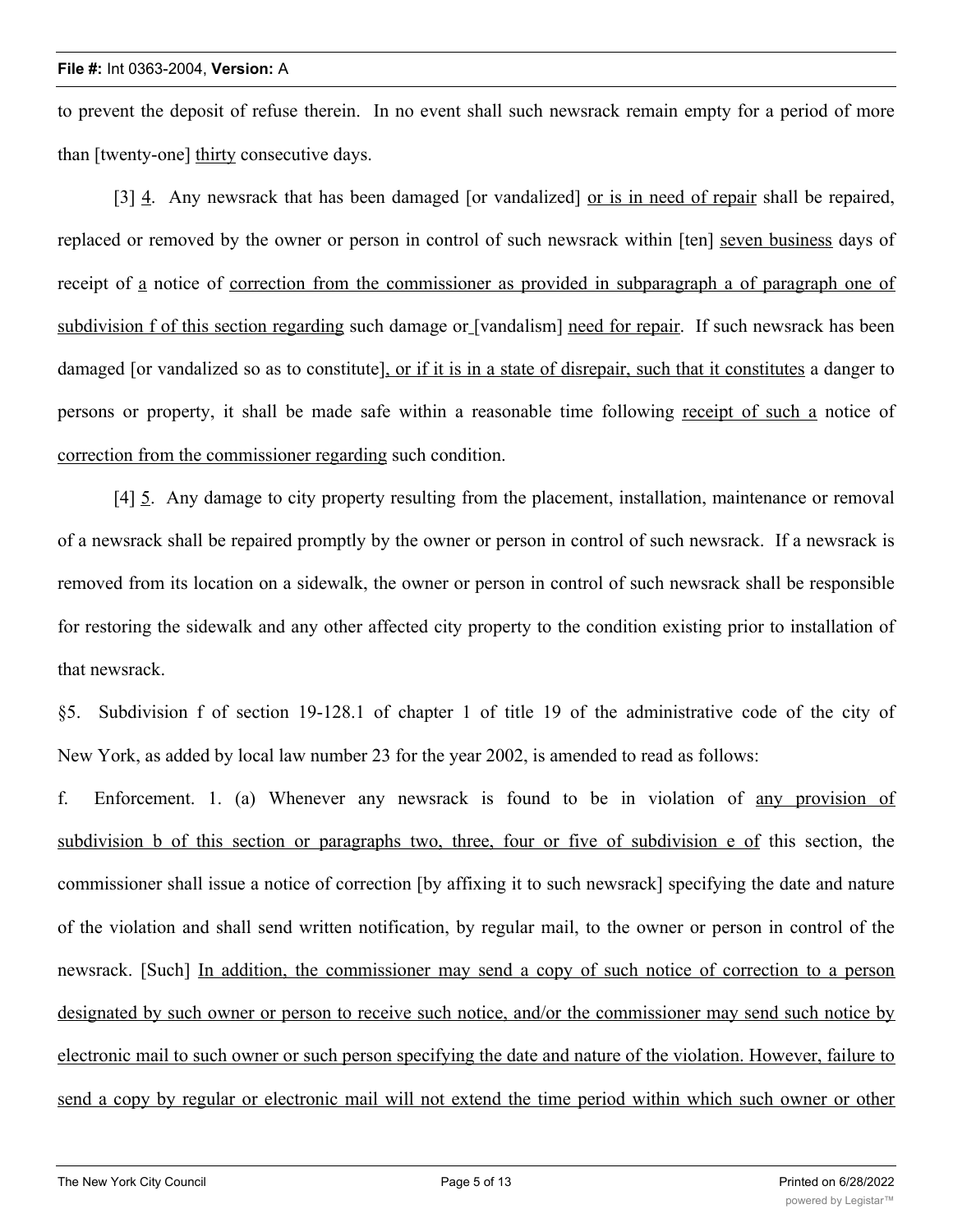person is required by any provision of this section to take action, nor will such failure result in the dismissal of a notice of violation issued pursuant to any provision of this section. The commissioner shall cause photographic evidence of such violation to be taken. Such evidence shall be sent by regular mail together with the notice of correction. Except as otherwise provided for the removal of refuse in paragraph two of subdivision e of this section, such person shall within seven business days from the date of receipt of notification via regular mail cause the violation to be corrected. For the purposes of this section, a notice of correction shall be deemed to have been received five days from the date on which it was mailed by the commissioner.

(b) If an owner or other person in control of a newsrack fails to comply with a notice of correction issued pursuant to subparagraph a of this [subdivision] paragraph or an order by the commissioner to remove served pursuant to paragraph three of this subdivision, a notice of violation returnable to the board shall be served on such owner or person in control of such newsrack. No notice of violation shall be issued for the failure to comply with a notice of correction issued pursuant to subparagraph a of paragraph one of this subdivision unless the commissioner has caused a second inspection of the violation to take place within a period of time that commences on the day after the applicable period for correcting such violation expires and ends fourteen days after such day. In addition, the commissioner may send to such owner or other person in control of such newsrack, by electronic mail, photographic evidence of such violation taken at such second inspection. Failure to send such photographic evidence by electronic mail will not result in the dismissal of a notice of violation issued pursuant to any provision of this section.

(b-1) Failure by an owner or a person in control of a newsrack to comply with subdivision c or d of this section, failure by such owner or person to certify or failure to accurately demonstrate that such owner or person has repainted or used best efforts to remove graffiti and other unauthorized writing, painting, drawing, or other markings or inscriptions, as required by paragraph one of subdivision e of this section, shall be a violation and shall be subject to the applicable penalties provided in paragraph six of this subdivision. A proceeding to recover any civil penalty authorized by this subparagraph shall be commenced with service on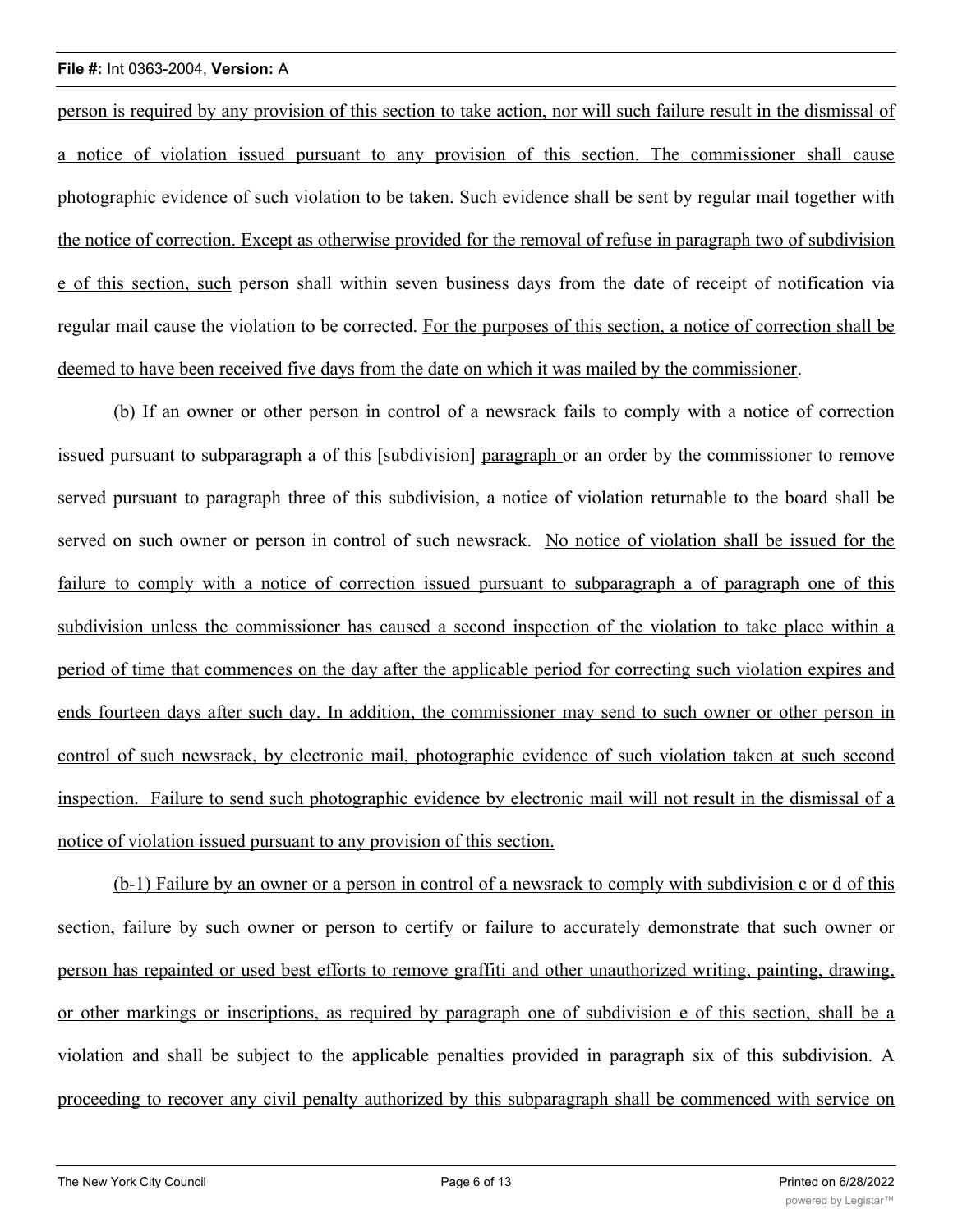such owner or person of a notice of violation returnable to the board. The commissioner shall not be required to issue a notice of correction before issuing or serving a notice of violation pursuant to this subparagraph.

(c) If the return date of [the] a notice of violation issued pursuant to subparagraph b or b-1 of this paragraph is more than five business days after the service of such notice, the board shall, upon the request of the respondent, in person at the office of the board, provide a hearing on such violation prior to such return date and no later than five business days after the date of such request. At the time set for such hearing, or at the date to which such hearing is continued, the board shall receive all evidence relevant to the occurrence or nonoccurrence of the specified violation(s), the compliance or noncompliance with any of the provisions of this section, and any other relevant information. Such hearing need not be conducted according to technical rules relating to evidence and witnesses. Oral evidence shall be taken only on oath or affirmation. Within five business days after the conclusion of the hearing, the board shall render a decision, based upon the facts adduced at said hearing, whether [the newsrack violates] any violations of this section have occurred. The decision shall be in writing and shall contain findings of fact and a determination of the issues presented. The board shall send to the owner or person in control of the newsrack by regular mail, a copy of its decision and order.

2. (a) If the board renders a decision upholding the finding of a violation against the respondent upon default or after a hearing held pursuant to paragraph one of this subdivision, other than a decision finding a violation of the provisions of paragraph one of subdivision e of this section, and the violation is not remedied within seven days of receipt of the decision of the board, the commissioner or his or her designee is authorized to provide for the removal of such newsrack and any contents thereof to a place of safety. For purposes of this subparagraph, a decision shall be deemed to have been received five days from the date on which it was mailed. If such newsrack and any contents thereof are not claimed within thirty days after their removal by a person entitled to their return, they shall be deemed to be abandoned and may be either sold at a public auction after having been advertised in the City Record, the proceeds thereof being paid into the general fund, used or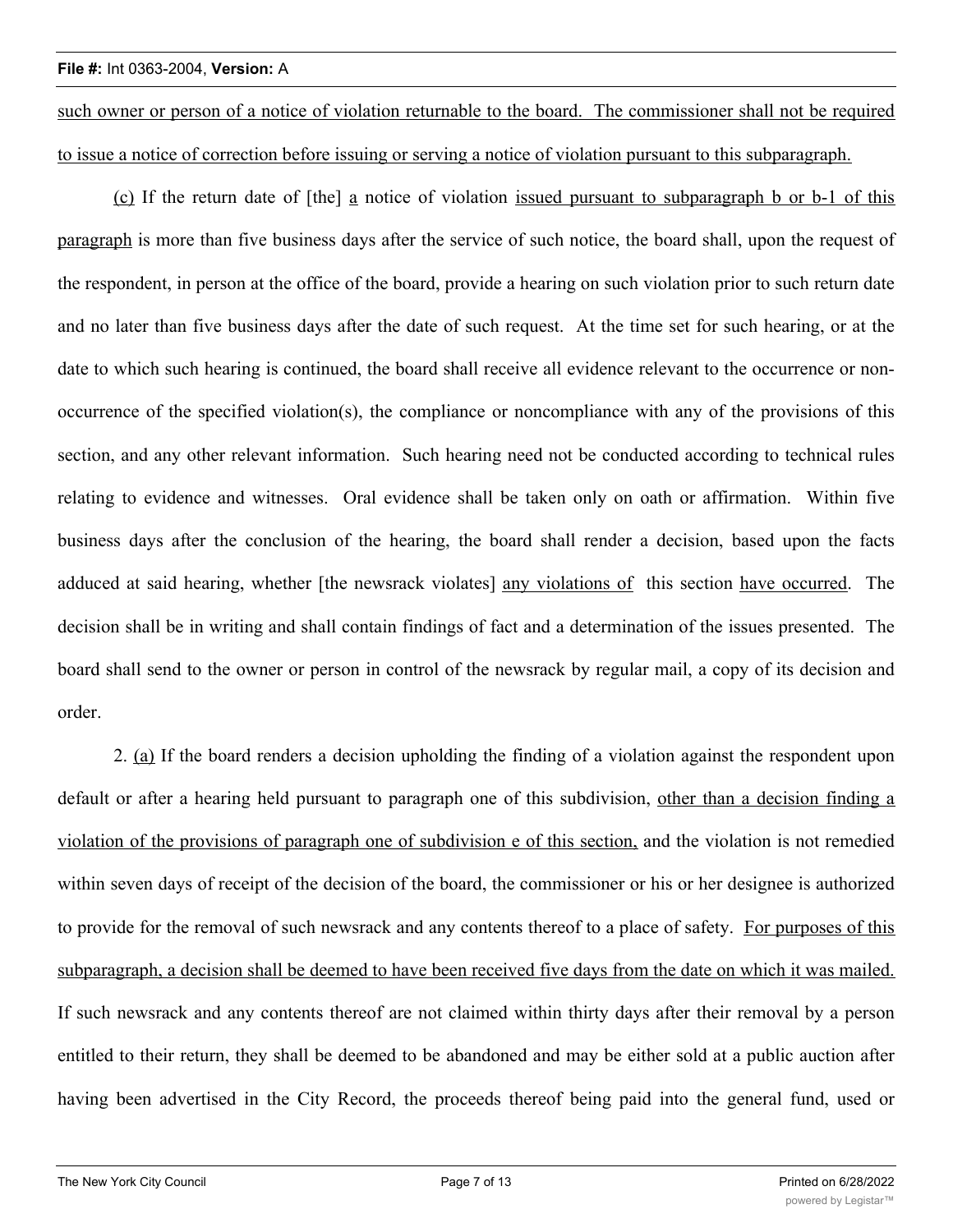converted for use by the department or another city agency, or otherwise disposed of, and the owner or person in control shall be liable to the City for the costs of removal and storage and shall be subject to a civil penalty pursuant to subparagraph a of paragraph [five] six of subdivision f of this section. Newsracks and the contents thereof that are removed pursuant to this subparagraph shall be released to the owner or other person lawfully entitled to possession upon payment of the costs for removal and storage and any civil penalty or, if an action or proceeding concerning the violation is pending, upon the posting of a bond or other form of security acceptable to the department in an amount that will secure the payment of such costs and any penalty that may be imposed hereunder.

(b) If the board renders a decision upholding the finding of a violation against the respondent for having failed to certify, or having failed to accurately demonstrate that such respondent repainted or used best efforts to remove graffiti and other unauthorized writing, painting, drawing, or other markings or inscriptions or having failed to comply with any other provision of paragraph one of subdivision e of this section, the board shall impose a penalty in accordance with subparagraph b of paragraph six of this subdivision.

3. The commissioner may, upon notice, serve an order upon the owner or other person in control of a newsrack requiring such person to remove or cause to be removed such newsrack within seven business days of [the issuance] receipt of such order where such removal is required because the site or location at which such newsrack is placed is used or is to be used for public utility purposes, public transportation, or public safety purposes, or when such newsrack unreasonably interferes with construction activities in nearby or adjacent buildings, or if removal is required in connection with a street widening or other capital project or improvement. If such person does not remove such newsrack within seven business days of [the issuance] receipt of such order, the provisions contained in [subparagraph] subparagraphs b and c of paragraph one of this subdivision and subparagraph a of paragraph two of this subdivision regarding issuance of a notice of violation and alternatives for removal, storage, abandonment, disposal, and release, shall apply.

4. Notwithstanding any other provision of law to the contrary, if a newsrack has been deemed to have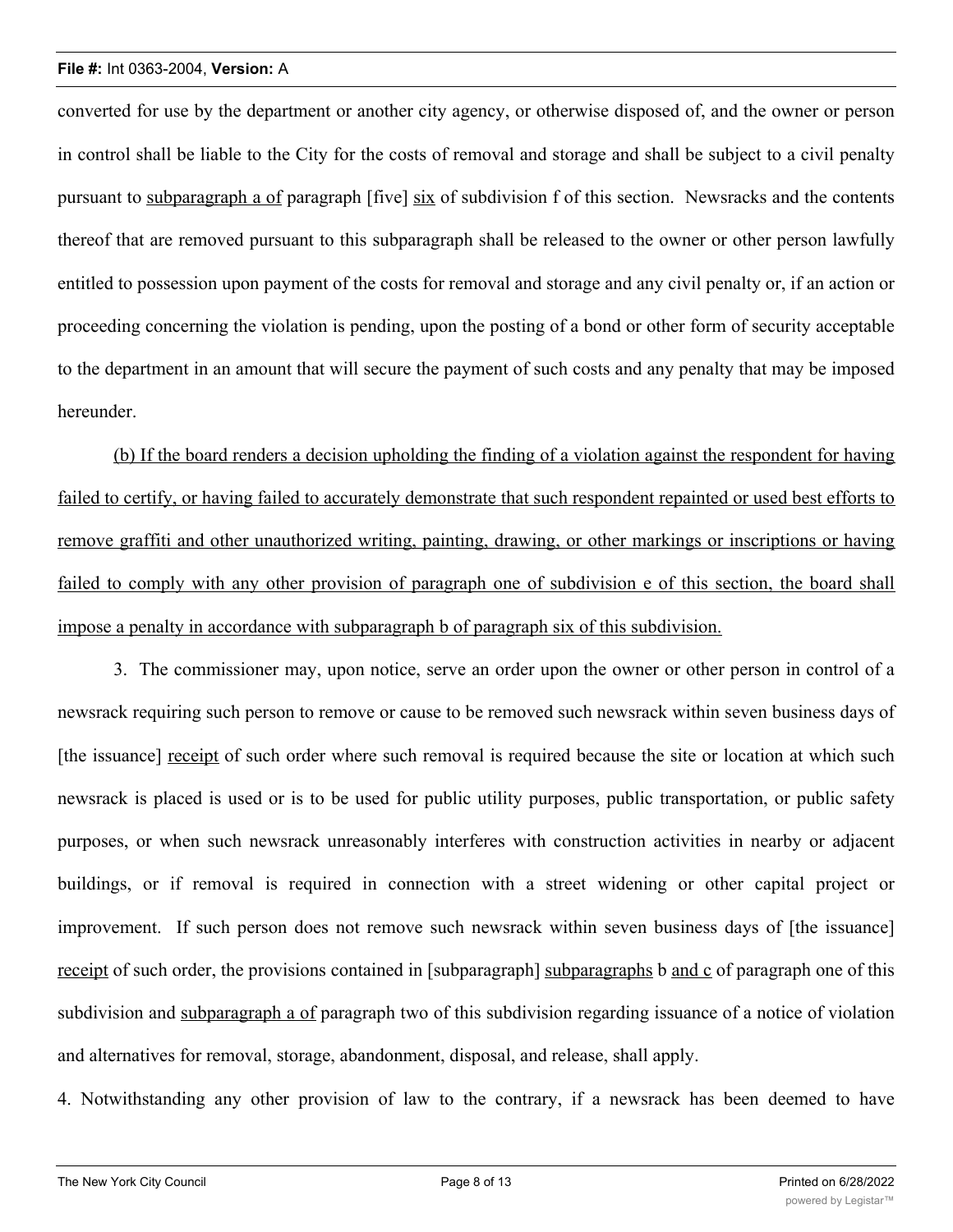been abandoned in accordance with this paragraph, the commissioner, his or her designee, an authorized officer or employee of any city agency or a police officer is authorized to provide for the removal of such newsrack and it may either be sold at public auction after having been advertised in the City Record, the proceeds thereof being paid into the general fund, used or converted for use by the department or another city agency, or otherwise disposed of. A newsrack shall be deemed to have been abandoned for purposes of this paragraph if the name, address or other identifying material of the owner or other person in control of such newsrack is not affixed to such newsrack as required by paragraph four of subdivision b of this section and such owner or other person has not submitted to the commissioner the information required in clauses (ii) and (iii) of subparagraph a of paragraph one of subdivision c of this section.

5. (a) Where emergency circumstances exist and the commissioner or his or her designee gives notice to the owner or other person in control of a newsrack to remove such newsrack, such person shall comply with such notice. For the purposes of this paragraph, emergency circumstances shall mean circumstances which present an imminent threat to public health or safety.

(b) If any owner or other person in control of a newsrack does not remove such newsrack when directed to do so pursuant to the provisions of subparagraph a of this paragraph [five of this subdivision], or if circumstances are such that public safety requires the immediate removal of a newsrack and it is not reasonable to give the owner or other person in control of such newsrack notice prior to removal, the commissioner or his or her designee may provide for the removal of such newsrack to a place of safety. Unless an administrative proceeding brought pursuant to subparagraph c of this paragraph [five of this subdivision] has terminated in favor of such owner or other person in control of such newsrack, such owner or other person in control of such newsrack may be charged with the reasonable costs of removal and storage payable prior to the release of such newsrack and the contents thereof.

(c) If an owner or other person in control of a newsrack fails to comply with a notice issued pursuant to subparagraph a of this paragraph to remove such newsrack, a notice of violation returnable to the board shall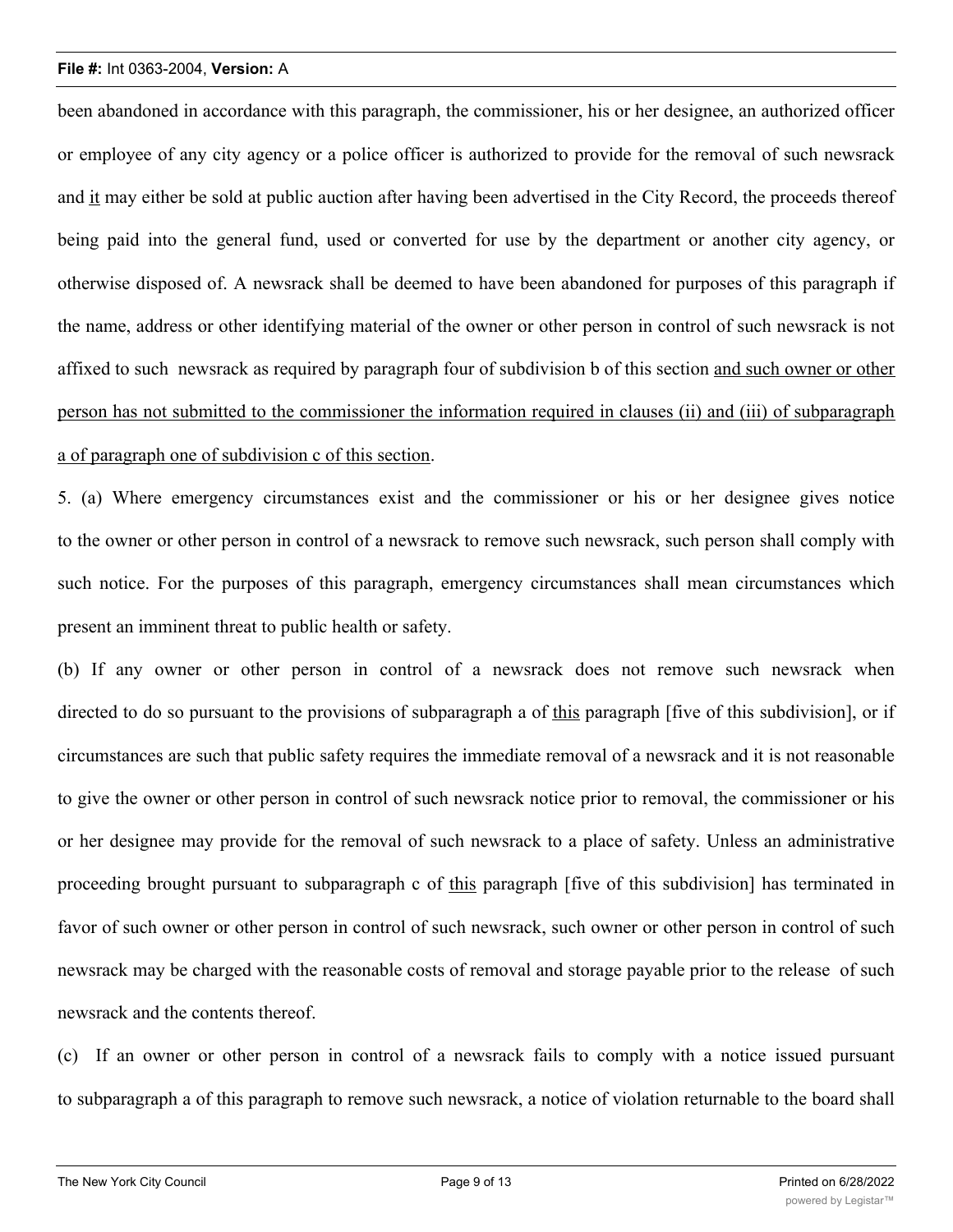be served on such owner or person in control of such newsrack. If the newsrack has been removed by the city pursuant to subparagraph b of this paragraph, such notice of violation shall be served immediately after removal, and, if the return date of the notice of violation is more than five business days after the service of such notice, the board shall, upon the request of the respondent, in person at the office of the board, provide a hearing on such violation prior to such return date and no later than five business days after the date of such request. The hearing shall take place under the provisions set forth in [subparagraph] subparagraphs b and c of paragraph one of this subdivision and a decision shall be rendered by the board within five business days after the conclusion of the hearing. If a decision is rendered at such hearing that emergency circumstances did not exist, such newsrack shall be returned within ten days to the location from which it was removed by the commissioner or his or her designee. If a decision is rendered against the respondent upon default or after a hearing that such emergency circumstances existed, such newsrack and the contents thereof shall be released to the owner or other person lawfully entitled to possession. If, after a board decision that removal was proper, such newsrack and any contents thereof are not claimed within thirty days after the date of removal by a person entitled to their return, such newsrack and any contents thereof shall be deemed abandoned and may be either sold at a public auction after having been advertised in the City Record, the proceeds thereof being paid into the general fund, used or converted for use by the department or another city agency, or otherwise disposed of.

6. (a) Any owner or person in control of a newsrack found to be in violation of any provision of this section shall, after a board decision has been issued upon default or after a hearing, be subject to a civil penalty in the amount of (i) no less than fifty dollars and no more than one hundred dollars for each violation for a specific newsrack of any of the provisions of paragraphs two, three, four or five of subdivision e of this section or paragraph four of subdivision b of this section, except that a person found in violation of any of such provisions after a decision of the board issued on default shall be subject to a penalty of no less than one hundred dollars and no more than five hundred dollars; (ii) no less than five hundred dollars and no more than four thousand dollars for each violation of paragraph one of subdivision c of this section; and (iii) no less than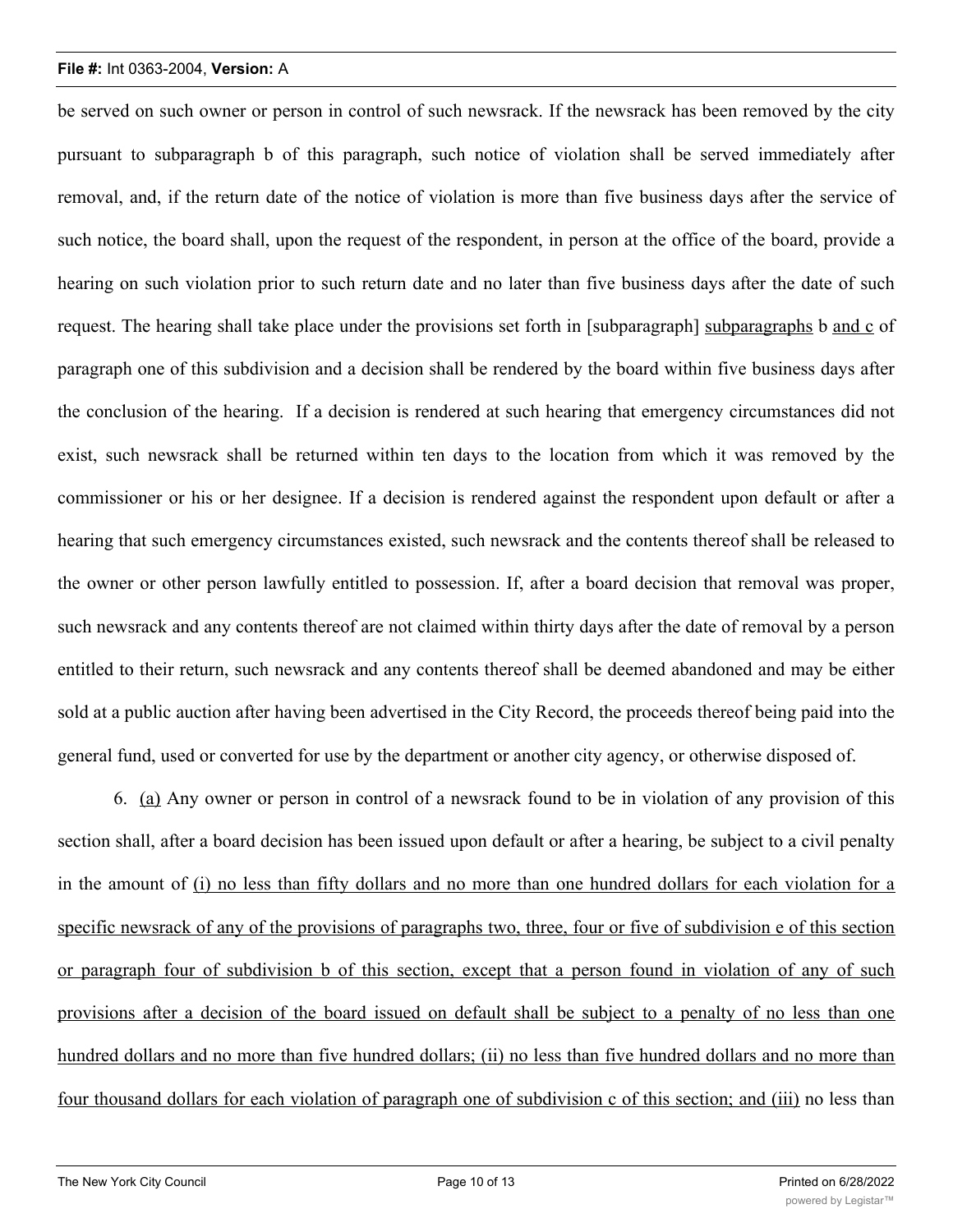one hundred dollars and no more than five hundred dollars for each violation of paragraphs one, two, three, five, six and seven of subdivision b of this section.

(b) Any owner or person in control of one or more newsracks found by the board to have failed to certify, or to have failed to accurately demonstrate that such owner or person repainted or used best efforts to remove graffiti and other unauthorized writing, painting, drawing, or other markings or inscriptions, as required by paragraph one of subdivision e of this section, or failed to comply with any other requirements of such paragraph, or failed to comply with any provision of paragraph two of subdivision c of this section, or failed to maintain insurance as required by subdivision d of this section, shall be liable for a civil penalty determined in accordance with the number of newsracks such person owns or controls as follows:

| Number of newsracks owned or     | A violation of paragraph one of subdivision                             |
|----------------------------------|-------------------------------------------------------------------------|
| controlled by such person        | e, paragraph two of subdivision c or                                    |
|                                  | subdivision d of this section                                           |
| Up to and including ninety-nine  | Two hundred fifty to five hundred dollars                               |
| newracks                         |                                                                         |
|                                  | More than ninety-nine and less than Three hundred seventy-five to seven |
| two hundred fifty newsracks      | hundred fifty dollars                                                   |
| More than two hundred forty-nine | Seven hundred fifty to one thousand five                                |
| and less than five hundred       | hundred dollars                                                         |
| newsracks                        |                                                                         |
| More than four hundred ninety-   | One thousand one hundred twenty-five to                                 |
| nine and less than seven hundred | two thousand two hundred fifty dollars                                  |
| fifty newsracks                  |                                                                         |
| More than seven hundred forty-   | One thousand five hundred to three thousand                             |
| nine and less than one thousand  | dollars                                                                 |
| newsracks                        |                                                                         |
| One thousand or more newsracks   | Two thousand to four thousand dollars                                   |

7. The commissioner[,] shall remove or cause to be removed from any sidewalk for a period of three consecutive months, every newsrack and the contents thereof under the ownership or control of any person who repeatedly violates any provision or provisions of this subdivision. For purposes of this paragraph, a person shall be deemed to have repeatedly violated this section if such person has been determined by the board, upon default or after a hearing, to have violated the provisions of this section ten or more times within [any-six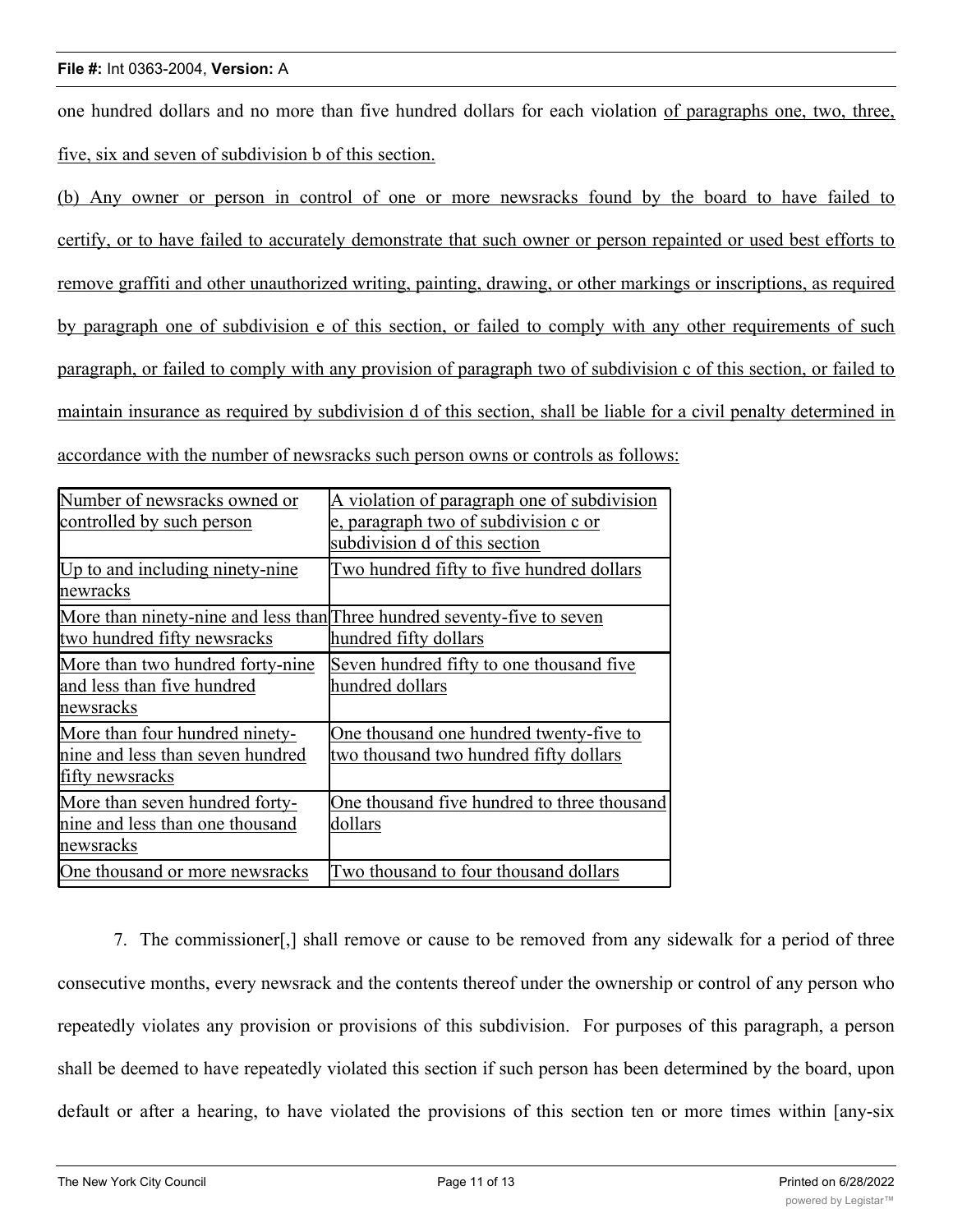month] any six-month period and that such person has failed to pay three or more civil penalties imposed during that same time period. For purposes of this paragraph, a person shall also be deemed to have repeatedly violated this section if such person is determined by the board, upon default or after a hearing, to have failed to make the certification required by paragraph one of subdivision e of this section or to have failed to accurately demonstrate that such person repainted or used best efforts to remove graffiti and other unauthorized writing, painting, drawing, or other markings or inscriptions as required by such paragraph in each of two consecutive certification periods in any two year period or three times in any two-year period. The department shall maintain a record of all persons who repeatedly violate any provision or provisions of this subdivision. In the event that the commissioner removes or causes to be removed all newsracks and the contents thereof under the ownership or control of any person based upon this paragraph, such person shall be permitted to replace all such newsracks at the locations from which they were removed upon payment in full of all outstanding civil penalties imposed for violations of this section and the reasonable costs of removal and storage, provided that such newsracks meet the requirements of this section. If any newsracks or contents thereof removed pursuant to this paragraph are not claimed within thirty days after the expiration of the three-month removal period, such newsracks or the contents thereof shall be deemed abandoned and may be either sold at public auction after having been advertised in the City Record, the proceeds thereof being paid into the general fund, used or converted for use by the department or another city agency or otherwise disposed of.

8. In giving any notice of correction or serving any commissioners order required under this section, except as otherwise provided by law, the commissioner may rely on the validity of any address (a) posted on the newsrack pursuant to paragraph four of subdivision b of this section as the address of the owner or person in control of the newsrack or (b) submitted to the department pursuant to subdivision c of this section, and shall provide such notice by regular mail. If the owner of a newsrack or person in control of a newsrack shall have failed to comply with paragraph four of subdivision b or with subdivision c of this section, the commissioner shall make reasonable efforts to ascertain the identity and address of the owner or person in control of such